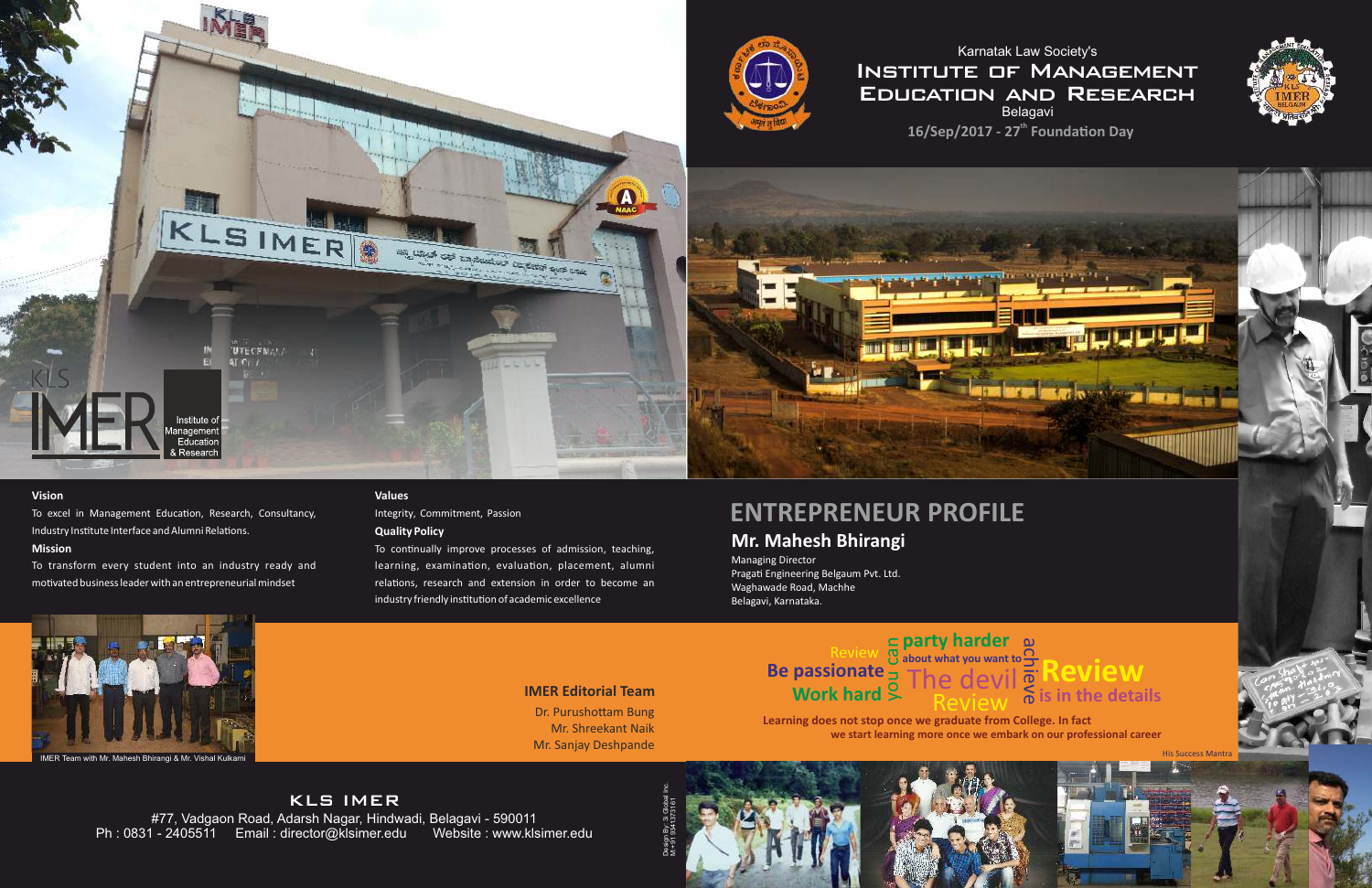In the year 1995, along with close family and friends PNB Engineers Pvt. Ltd. was started in the premises of Prakash Home Industries. PNB Engineers Pvt. Ltd. (now known as Pragati Engineering Belgaum Pvt. Ltd.) is grateful to Shri R.N. Pandit of Prakash Home Industries for his gesture. The aim was to manufacture precision components for the engineering industry. During the period of 1995 – 2006, PNB Engineers Pvt. Ltd. had an opportunity through JPF Metacast Pvt. Ltd, to work with Cummins India Ltd. This helped to change the thinking, to focus on the big plan, quality etc. Around 2006-2007, PNB Engineers Pvt.Ltd. had an opportunity when one of its principal customers M/s. Praga Automation (P) Ltd. expressed an intention to have a manufacturing setup in Belgaum as a part of their expansion. PNB Engineers Pvt Ltd. was renamed to Pragati Engineering Belgaum Pvt. Ltd. (PEBPL). With the help of Pragati Automation, Bangalore, a four acre land was purchased at Waghawade Road, Machhe. PEBPL moved to this location in September 2008. In the year 2012 we started assembly of Power Chucking Cylinders. This marked a strategic shi from component manufacturing to product manufacturing. In 2015 under the guidance of PAPL, we developed the Square Turret. This product is primarily for the China market. We have installed capacity for approximately 1000 turrets per month. All along we have added capacity in terms of infrastructure and machinery. It has been a conscious effort to design and manufacture products for the global market

Mr. Mahesh Bhirangi is a graduate in Electronics and Power engineering from Visvesvaraya National Institute of Technology (VNIT) Nagpur, with a MBA in Finance from Pune University Presently he is the Managing Director of Pragati Engineering Belgaum Pvt. Ltd. Mr. Bhirangi was not only successful in academics and co curricular activities but is also known for his business acumen in his engineering domain and commitment to his family. In 1995 he decided to quit his job at Crompton Greaves Limited – Switchgear Division Ambad, Nasik to become an entrepreneur. With the help of close family and friends PNB Engineers Pvt. Ltd was started. It was a very proud moment for him when they got their first CNC turning machine CNC – 500 from Mysore Kirloskar Ltd, Hubli. This project was financed by KSFC.

### **AWARDS**

Started PNB Engineers Pvt. Ltd. and Commenced operations to manufacture precision machined components

*Best Quality Award from Atlas Copco India Ltd. in 2015*

Took a sabbatical & went on a fellowship program with HP to Toronto, Canada

# About Pragati Engineering Belgaum Pvt. Ltd (PEBPL)

PNB Engineers Pvt. Ltd. was renamed as Pragati Engineering Belgaum Pvt Ltd. (PEBPL)

Moved to present location at Waghawade road with the construction of first shed

### As expresed by Mr. Mahesh Bhirangi

# About Mr. Mahesh Bhirangi

2015 Developed Square Turret

> Commenced Marketing of Square Turret & after sales service from Belagavi



Worked as program manager IBM Global Services India and won Siebel Technology Group Best Team Globalization & Best Team - Verticals







# Timeline of Mr. Mahesh & PEBPL



Born on 22<sup>nd</sup> June 1968 at Sangli, Maharashtra



Took admission to VNIT (VRCE) - Visvesvarayya National Institute of technology, Nagpur, Maharashtra

#### Graduation



1995 2000

2001 2003

2006

2008

2016

1994

Aug - Started working with Thermax Dec - Started working with Crompton Greaves Limited Switchgear Division, Ambad, Nasik, Maharashtra

2005 Returned to Belagavi, Karnataka, India

2012 Developed Power Chucking Cylinders

Completed MBA in Finance from Pune University

# Company's Products





### **Values**

### **C** ustomer Centric

- **L** eadership
- **E** xcellence
- **A** gile
- **R** espect

2004 2005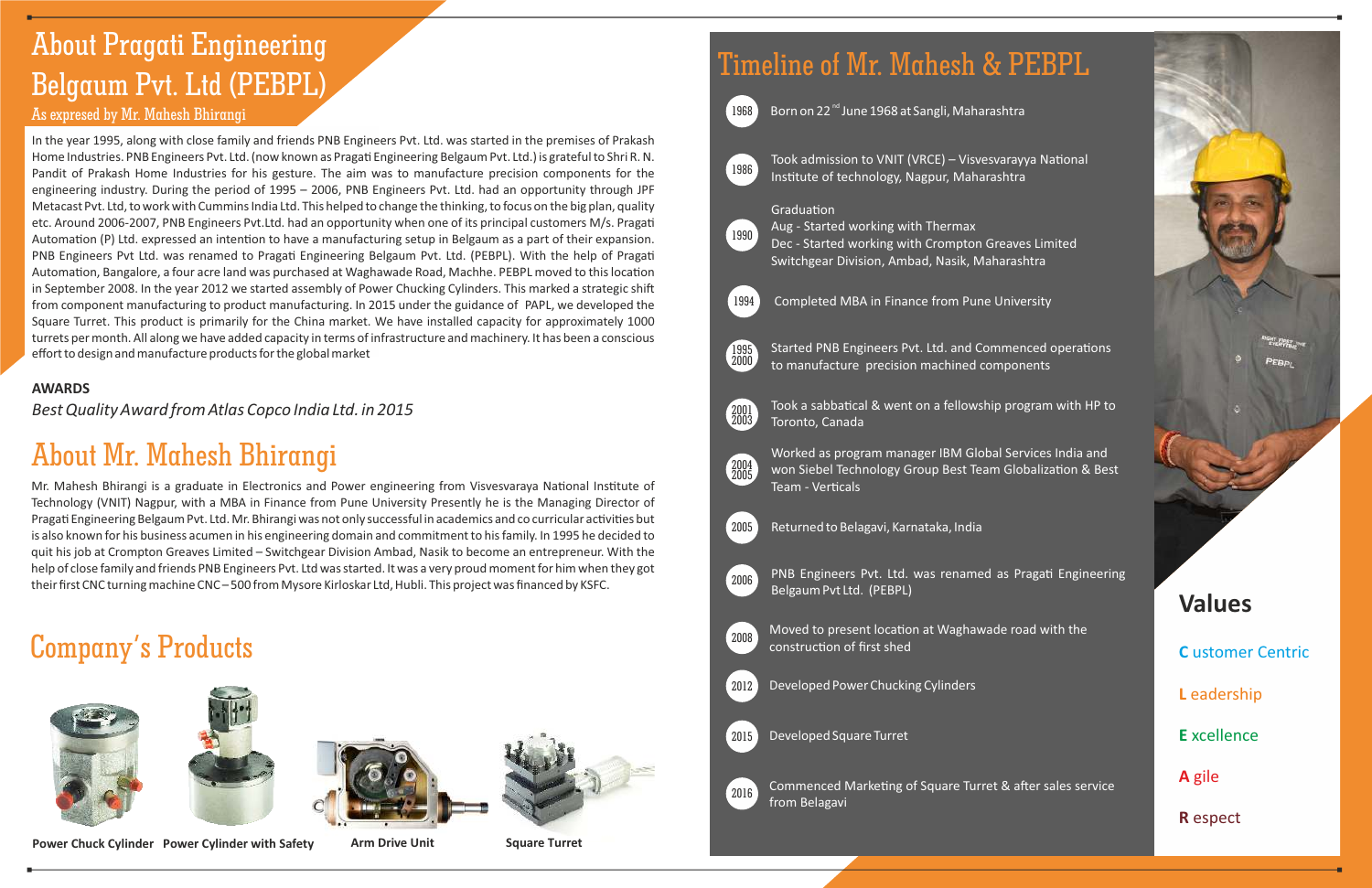# Social service and other extension activities

### **CSR Activities**

- $\triangleright$  Tree plantation to increase green cover in the plant premises
- V Working with orphanages to help in adoption of children
- V Providing gainful employment to specially abled people like hearing and speech impaired at Pragati Engineering Belgaum Pvt. Ltd.

- V To grow by 3X to 5X in the next three years
- > To bring new products to complement our existing products
- > To expand in defence sub-systems

### **Future Plans**



Favorite place of lunch of Mr. Mahesh and his team



Tree plantation at PEBPL

Entrepreneurship is exciting, challenging. It is a matter of taking the plunge. There is never a better time to become an entrepreneur. We just have to bite the bullet. Once we bite the bullet, we should be passionate, but not foolish. Entrepreneurship as per me is 24X7. There is nothing called a part time. If we have the passion we will definitely succeed.



## To Budding Entrepreneurs

## To MBAs

The devil is in the details, we have a demographic dividend unfortunately skills are poor. Most important are problem solving & analytical skills. We should be ready to put in hard work. It is always not "PACKAGE". If we are good the "PACKAGE" always follows. Our fundamentals must be good. We cannot have superfluous knowledge. While winning is important, the method adopted for winning is equally important.



Mr. Mahesh with his Family



State of the art plant of Pragati Engineering Belgaum Pvt. Itd



## Mr. Mahesh Bhirangi's Message